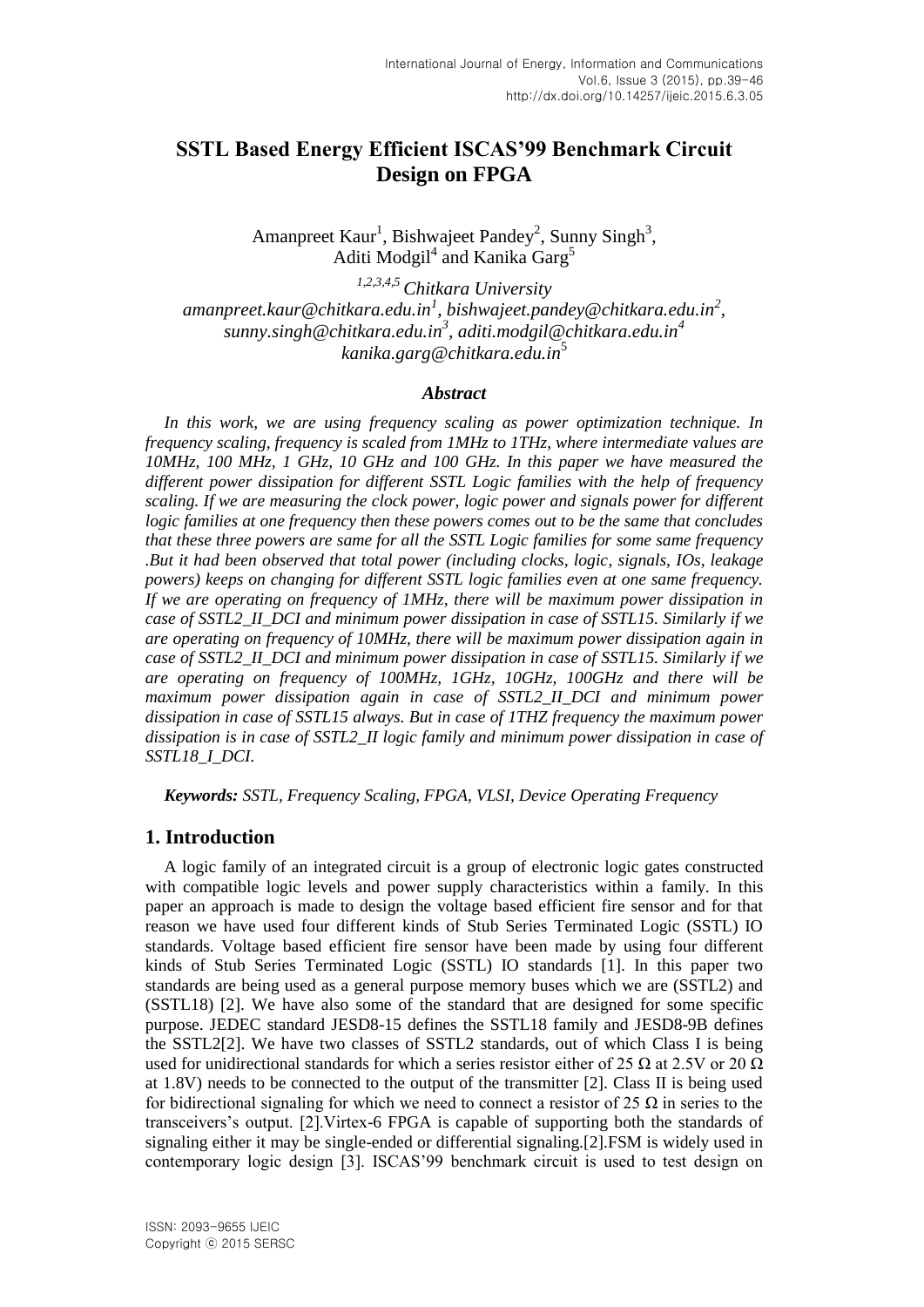International Journal of Energy, Information and Communications Vol.6, Issue 3 (2015)

FPGA [4]. Here, we are using ISCAS'99 benchmark circuit on FPGA in order to make it more energy efficient design. SSTL is already in use in energy efficient design of Parallel Integrator [7], Fire Sensor [8] and Image ALU [9]. Here, we are filling the research gap in design of energy efficient benchmark circuits.

# **2. Results**

*Power Dissipation With IO Standards at 1 GHz Frequency*

| <b>NAME OF THE FAMILY</b> | <b>CLOCKS</b><br><b>POWER</b> | <b>LOGIC</b><br><b>POWER</b> | <b>SIGNALS</b><br><b>POWER</b> |
|---------------------------|-------------------------------|------------------------------|--------------------------------|
|                           |                               |                              |                                |
| LVCMOS25                  | 0.014                         | 0.000                        | 0.000                          |
| SSTL <sub>2_I</sub>       | 0.014                         | 0.000                        | 0.000                          |
| SSTL18_I                  | 0.014                         | 0.000                        | 0.000                          |
| SSTL2_I_DCI               | 0.014                         | 0.000                        | 0.000                          |
| SSTL18_I_DCI              | 0.014                         | 0.000                        | 0.000                          |
| SSTL2 II                  | 0.014                         | 0.000                        | 0.000                          |
| SSTL <sub>15</sub>        | 0.014                         | 0.000                        | 0.000                          |
| <b>SSTL2 II DCI</b>       | 0.014                         | 0.000                        | 0.000                          |
| SSTL18_II_DCI             | 0.014                         | 0.000                        | 0.000                          |
| SSTL15 DCI                | 0.014                         | 0.000                        | 0.000                          |

### **Table 1. Clock Power, Logic Power, and Signals Power**

It has been observed that there is no change in clock, logic and signals power in different SSTL logic families at one same frequency (say 1GHZ) at Virtex-6 as shown in Table 1 and Figure 1.



**Figure 1. Dynamic Power Dissipation for Different Logic Families**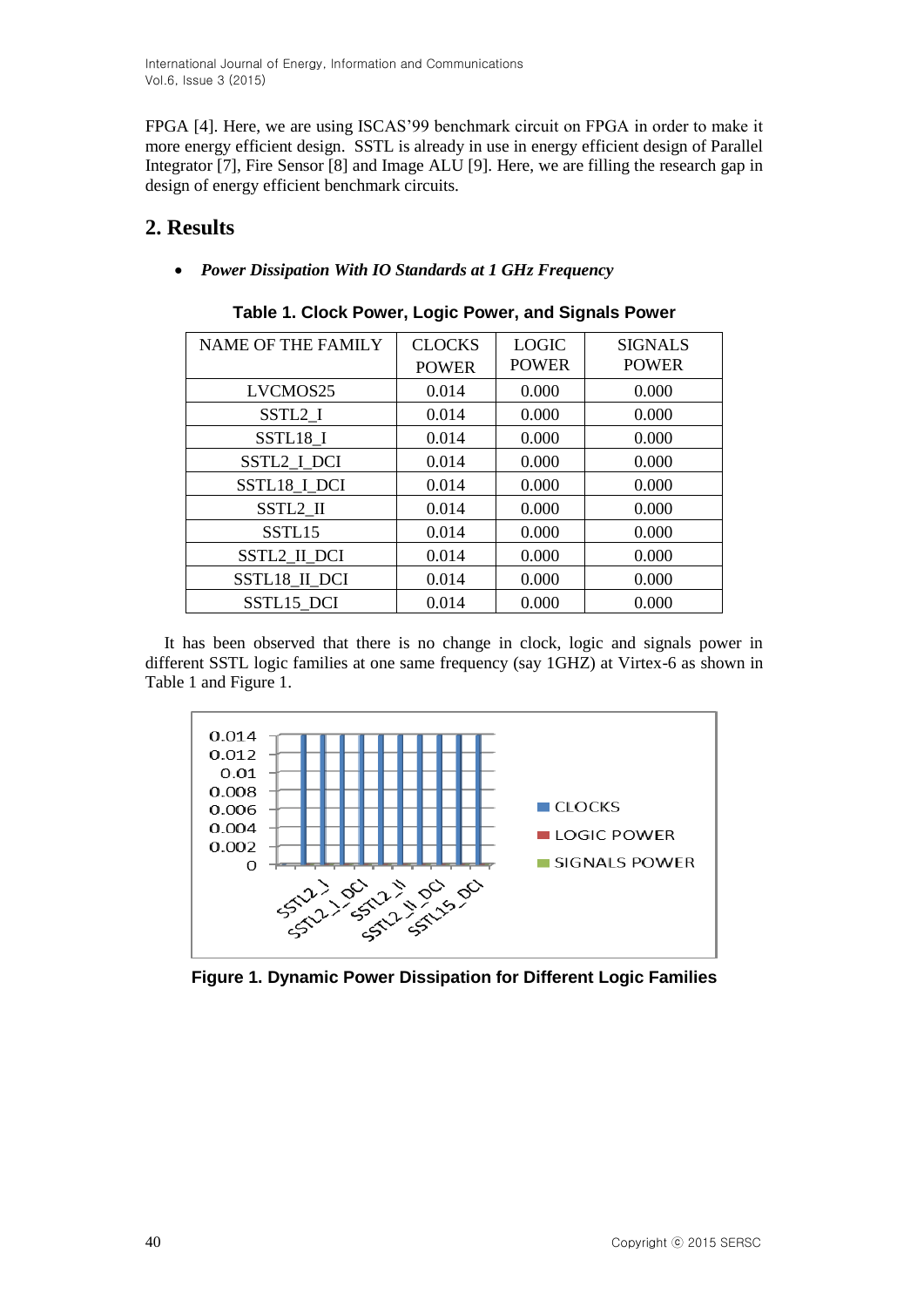*Power Dissipation With SSTL Logic at 1 MHz Frequency*

| <b>LOGIC FAMILIES</b> | <b>TOTAL POWER DISSIPATION</b> |
|-----------------------|--------------------------------|
| SSTL <sub>2_I</sub>   | 0.786                          |
| SSTL18_I              | 0.782                          |
| SSTL2_I_DCI           | 0.916                          |
| SSTL18_I_DCI          | 0.849                          |
| SSTL2 II              | 0.791                          |
| SSTL15                | 0.780                          |
| <b>SSTL2 II DCI</b>   | 1.178                          |
| SSTL18_II_DCI         | 0.970                          |
| SSTL15 DCI            | 0.872                          |

**Table 2. Total Power Dissipation of ISCAS'99 Benchmark Circuits**

It has been observed that there is total 33.7% reduction in power dissipation if we shifted from SSTL2\_II\_DCI logic family to SSTL15 logic family at the frequency of 1MHZ at FPGA of Virtex-6 as shown in Table 2 and Figure 2.



**Figure 2. Total Power Dissipation for Different Logic Families**

*Power Dissipation With SSTL Logic at 10 MHz Frequency*

| Table 3. Total Power Dissipation of ISCAS'99 Benchmark Circuits |  |  |  |  |
|-----------------------------------------------------------------|--|--|--|--|
|-----------------------------------------------------------------|--|--|--|--|

| <b>LOGIC FAMILIES</b> | <b>TOTAL POWER DISSIPATION</b> |
|-----------------------|--------------------------------|
| SSTL <sub>2_I</sub>   | 0.786                          |
| SSTL18_I              | 0.782                          |
| SSTL2_I_DCI           | 0.916                          |
| SSTL18_I_DCI          | 0.849                          |
| SSTL2 II              | 0.791                          |
| SSTL15                | 0.780                          |
| SSTL2_II_DCI          | 1.178                          |
| SSTL18_II_DCI         | 0.970                          |
| SSTL15 DCI            | 0.872                          |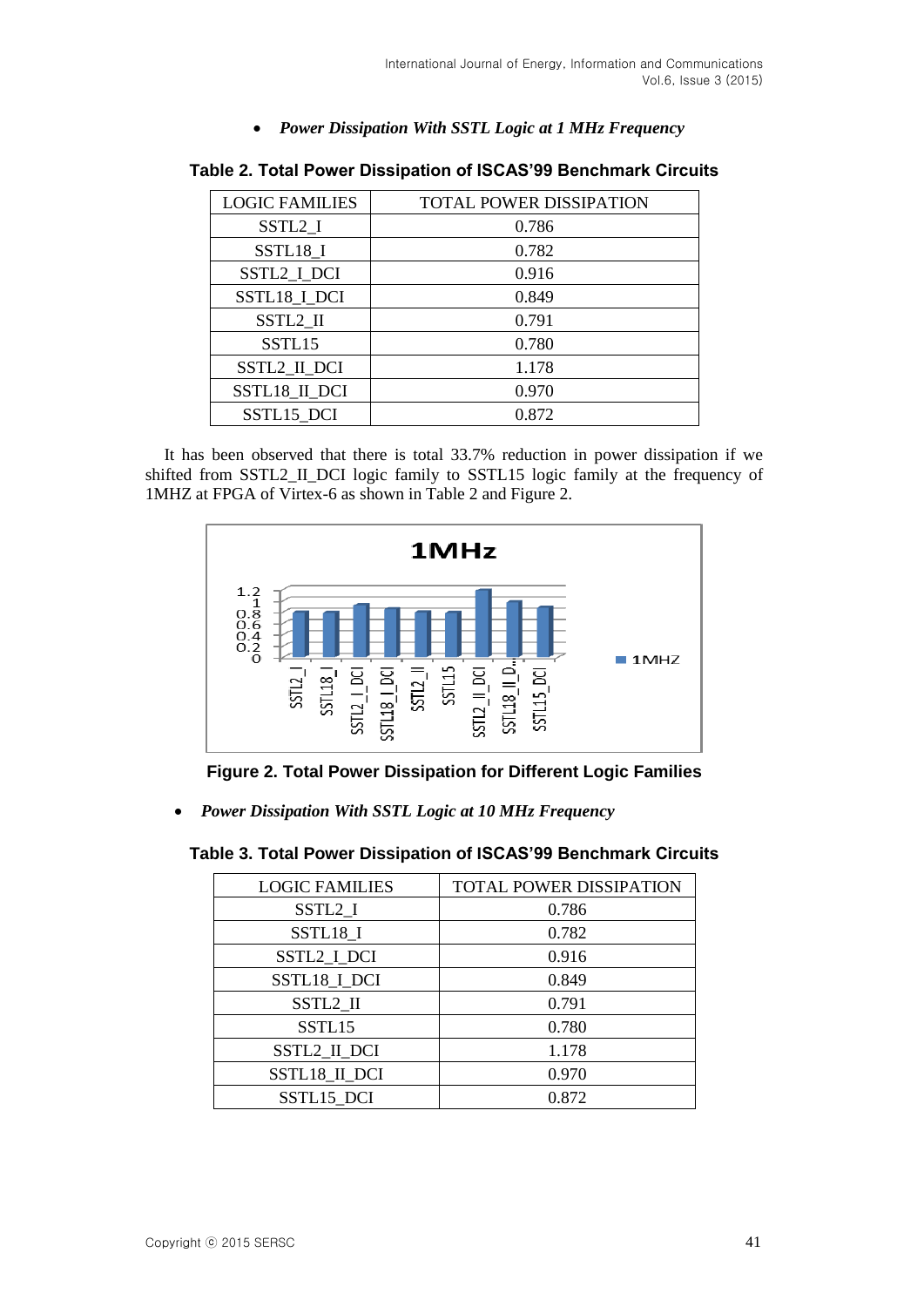It has been observed that there is total 33.7% reduction in power dissipation if we shifted from SSTL2\_II\_DCI logic family to SSTL15 logic family at the frequency of 10 MHZ at FPGA of Virtex-6 as shown in Table 3 and Figure 3.



**Figure 3. Total Power Dissipation for Different Logic Families**

*Power Dissipation With SSTL Logic at 100MHz Frequency*

| <b>TOTAL POWER DISSIPATION</b> |
|--------------------------------|
| 0.788                          |
| 0.784                          |
| 0.918                          |
| 0.851                          |
| 0.793                          |
| 0.782                          |
| 1.178                          |
| 0.970                          |
| 0.872                          |
|                                |

|  | Table 4. Total Power Dissipation for Different Logic Families |  |  |
|--|---------------------------------------------------------------|--|--|
|  |                                                               |  |  |

It has been observed that there is total 33.6% reduction in power dissipation if we shifted from SSTL2\_II\_DCI logic family to SSTL15 logic family at the frequency of 100 MHZ at FPGA of Virtex-6 as shown in Table 4 and Figure 4.



**Figure 4. Total Power Dissipation for Different Logic Families**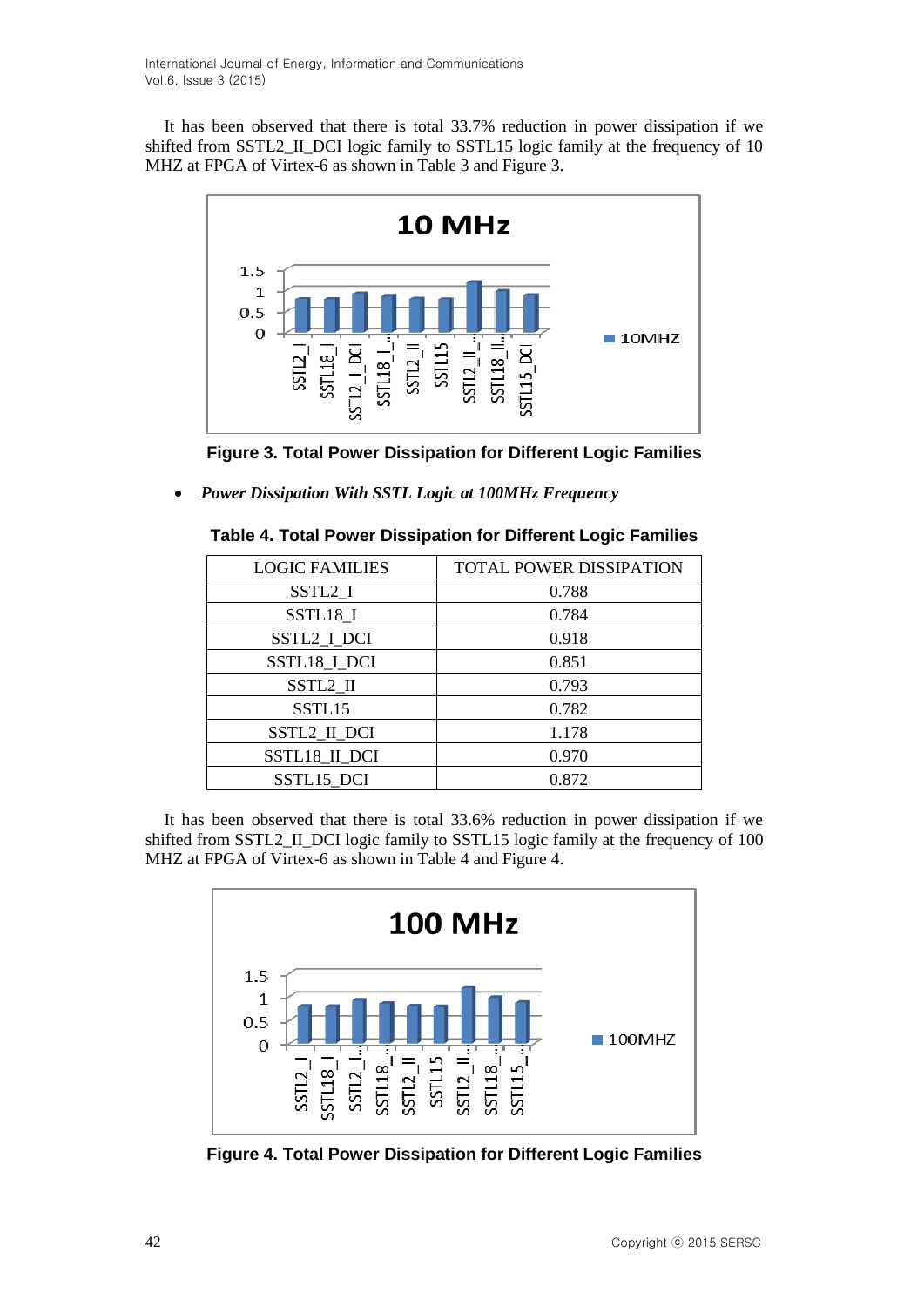*Power Dissipation With SSTL Logic at 1 GHz Frequency*

| <b>LOGIC FAMILIES</b> | <b>TOTAL POWER DISSIPATION</b> |
|-----------------------|--------------------------------|
| SSTL <sub>2_I</sub>   | 0.810                          |
| SSTL18_I              | 0.814                          |
| SSTL2_I_DCI           | 0.939                          |
| SSTL18_I_DCI          | 0.871                          |
| SSTL2 II              | 0.817                          |
| SSTL15                | 0.803                          |
| SSTL2_II_DCI          | 1.200                          |
| <b>SSTL18 II DCI</b>  | 0.993                          |
| SSTL15 DCI            | 0.895                          |

| Table 5. Total Power Dissipation of ISCAS'99 Benchmark Circuits |  |  |  |
|-----------------------------------------------------------------|--|--|--|
|-----------------------------------------------------------------|--|--|--|

It has been observed that there is total 33.08% reduction in power dissipation if we shifted from SSTL2\_II\_DCI logic family to SSTL15 logic family at the frequency of 1GHZ at FPGA of Virtex-6 as shown in Table 5 and Figure 5.



**Figure 5. Total Power Dissipation for Different Logic Families**

*Power Dissipation With SSTL Logic at 10 GHz Frequency*

### **Table 6. Total Power Dissipation of ISCAS'99 Benchmark Circuits**

| <b>LOGIC FAMILIES</b> | <b>TOTAL POWER DISSIPATION</b> |
|-----------------------|--------------------------------|
| SSTL2 I               | 1.02                           |
| SSTL18 I              | 1.006                          |
| SSTL2 I DCI           | 1.144                          |
| SSTL18_I_DCI          | 1.609                          |
| SSTL2 II              | 1.049                          |
| SSTL <sub>15</sub>    | 1.012                          |
| <b>SSTL2 II DCI</b>   | 1.401                          |
| <b>SSTL18 II DCI</b>  | 1.196                          |
| SSTL15 DCI            | 1.102                          |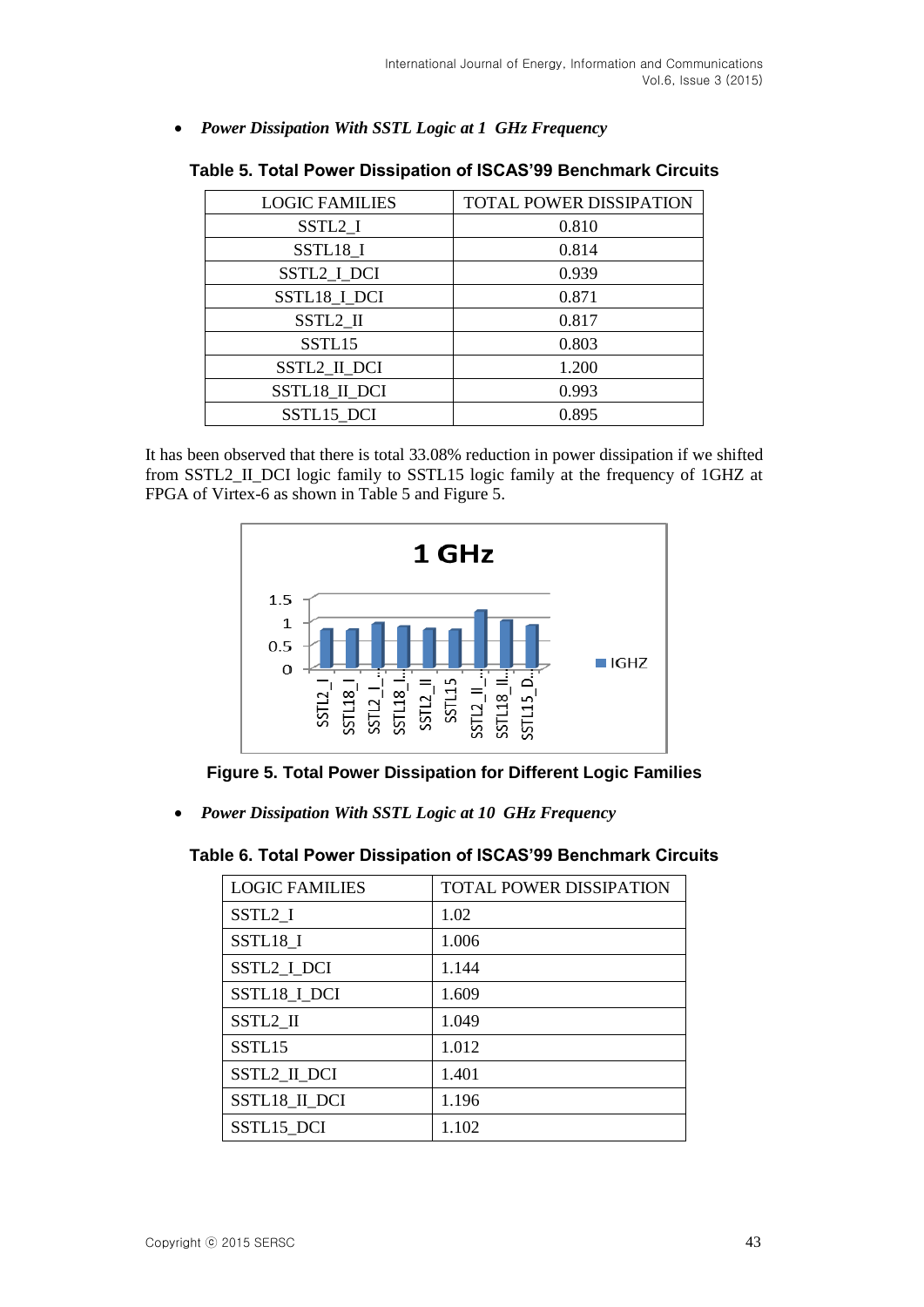It has been observed that there is total 27.7% reduction in power dissipation if we shifted from SSTL2\_II\_DCI logic family to SSTL15 logic family at the frequency of 10GHZ at FPGA of Virtex-6 as shown in Table 6 and Figure 6.





*Power Dissipation With SSTL Logic at 100GHz Frequency*

| Table 7. Total Power measurement of ISCAS'99 Benchmark Circuit |  |
|----------------------------------------------------------------|--|
|----------------------------------------------------------------|--|

| <b>TOTAL POWER DISSIPATION</b> |
|--------------------------------|
| 3.117                          |
| 3.103                          |
| 3.185                          |
| 3.044                          |
| 3.373                          |
| 3.008                          |
| 3.406                          |
| 3.23                           |
| 3.168                          |
|                                |

It has been observed that there is total 11.68% reduction in power dissipation if we shifted from SSTL2\_II\_DCI logic family to SSTL15 logic family at the frequency of 100GHZ at FPGA of Virtex-6 as shown in Table 7 and Figure 7.



Figure 7: Total Power Dissipation for Different Logic Families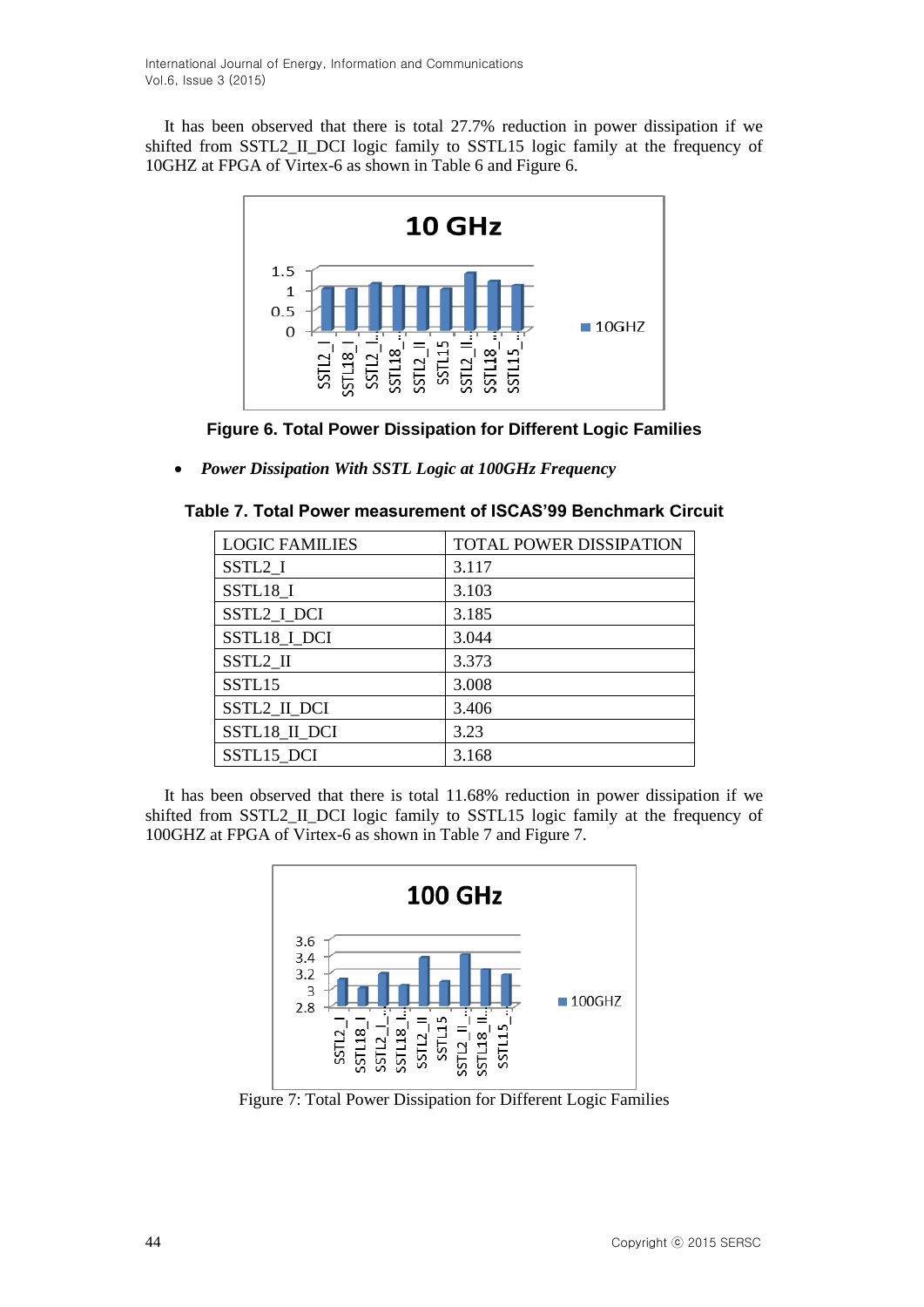*Power Dissipation With SSTL Logic at 1 THz Frequency*

| <b>LOGIC FAMILIES</b> | <b>TOTAL POWER DISSIPATION</b> |
|-----------------------|--------------------------------|
| SSTL <sub>2</sub>     | 23.836                         |
| SSTL18_I              | 22.861                         |
| SSTL2 I DCI           | 23.364                         |
| SSTL18_I_DCI          | 22.575                         |
| SSTL2 II              | 26.291                         |
| SSTL15                | 23.608                         |
| SSTL2_II_DCI          | 23.206                         |
| SSTL18_II_DCI         | 23.326                         |
| SSTL15 DCI            | 23.576                         |

**Table 8: Total Power measurement of ISCAS'99 Benchmark Circuit Design**

It has been observed that there is total 14.13% reduction in power dissipation if we shifted from SSTL2\_II logic family to SSTL18\_I\_DCI logic family at the frequency of 1THZ at FPGA of Virtex-6 as shown in Table 8 and Figure 8.



**Figure 8. Total Power Dissipation for Different Logic Families**

## **3. Conclusion**

It has been concluded that if we are measuring the clock power, logic power and signals power for different logic families at one frequency then these powers comes out to be the same that concludes that these three powers are same for all the SSTL Logic families for some same frequency but the total power (including clocks, logic, signals, IOs, leakage powers) keeps on changing for different SSTL logic families even at one same frequency. Upto 100GHz of frequency, there will be maximum power dissipation again in case of SSTL2\_II\_DCI and minimum power dissipation in case of SSTL15 and the power reduction is reduced from 33.7% to 11.68% if we switch from SSTL2\_II\_DCI logic family to SSTL15 logic family at Virtex-6. At the frequency of 1THZ frequency the maximum power dissipation is in case of SSTL2\_II logic family and minimum power dissipation in case of SSTL18\_I\_DCI and the power reduction is of 14.13% if we move from SSTL2\_II logic family to SSTL18\_I\_DCI logic family at the frequency of 1THz at FPGA of Virtex 6.